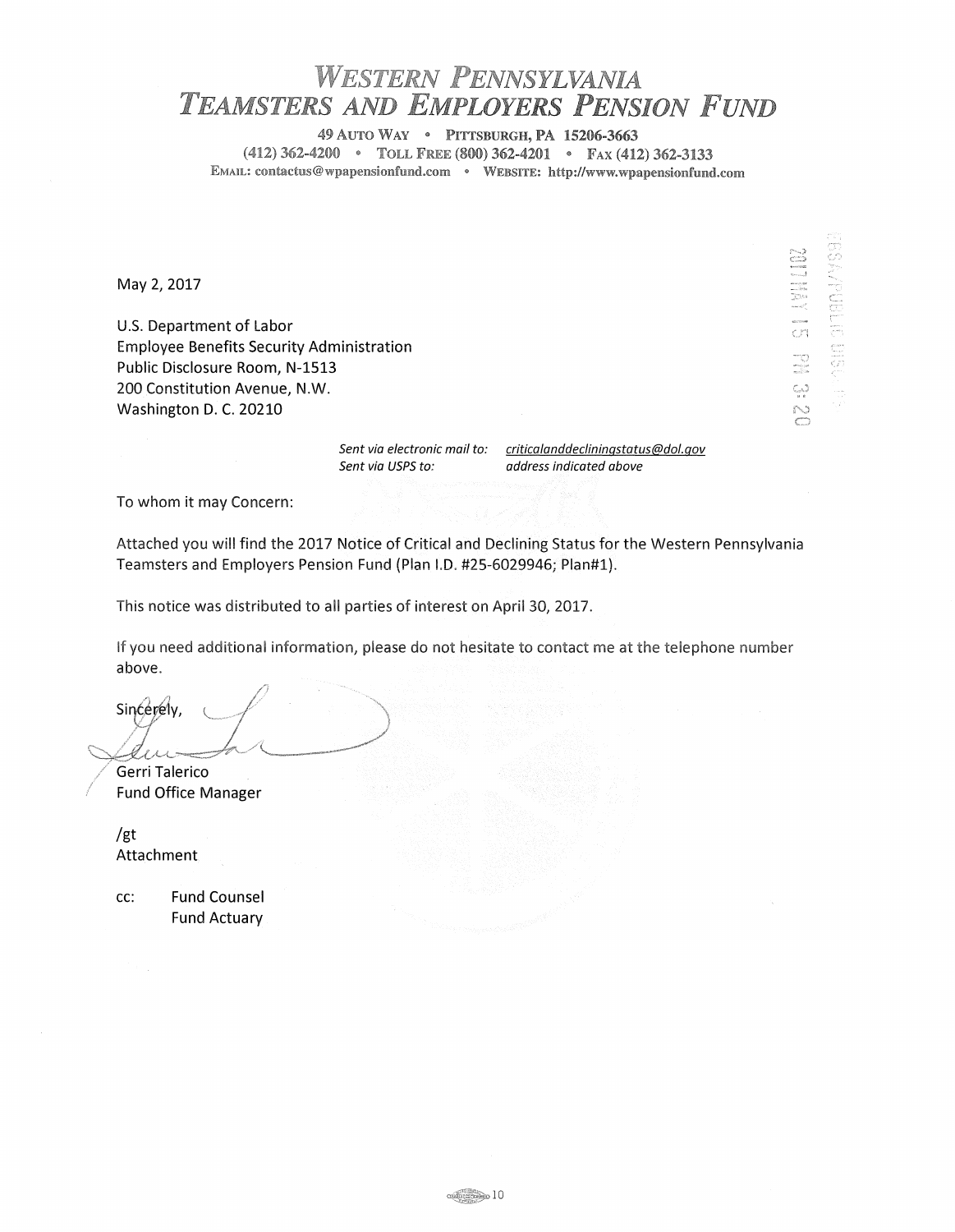# *WESTERN PENNSYLVANIA TEAMSTERS AND EMPLOYERS PENSION FUND*

49 AUTO WAY • PITTSBURGH, PA 15206-3663 (412) 362-4200 • TOLL FREE (800) 362-4201 • FAX (412) 362-3133 EMAIL: contactus@wpapensionfund.com • WEBSITE: http://www.wpapensionfund.com

## NOTICE OF CRITICAL AND DECLINING STATUS FOR THE 2017 PLAN YEAR

### April 30, 2017

This Notice is required each year by federal law. The purpose of this notice is to inform you that on March 30, 2017, the Pension Fund's actuary certified to the U.S. Department of the Treasury, and also to the plan sponsor, that the Pension Fund is in "Critical and Declining" status for the plan year beginning January 1, 2017.

### Critical and Declining Status

Critical and Declining status is a new status created under the Multiemployer Pension Reform Act of 2014. For the 2016 plan year, the Pension Fund had been considered to be in "Critical" status. The Pension Fund is now considered to be in Critical and Declining status because it has funding and liquidity problems and an accumulated funding deficiency since the 2015 plan year. In addition, it is projected be "insolvent" in less than 15 years.

#### Benefit Reductions Previously Adopted Under The 2010 Rehabilitation Plan

Since 2008, the Pension Protection Act has required pension plans certified in "Endangered" or "Critical" status to implement measures aimed at restoring the financial health of the plan. From August, 2008 to January, 2011, the only measures available to the Pension Fund under then current federal laws was to reduce the rate of future benefit accruals. When the Pension Fund was initially certified to be in critical status for the 2010 plan year, the law permitted the Pension Fund to reduce or even eliminate benefits called "adjustable benefits" as part of a rehabilitation plan.

On April 30, 2010 you were issued the Pension Fund's initial "Notice of Critical Status". Annual notices of critical status were again issued in 2011, 2012, 2013, 2014, 2015 and 2016. Each of these notices stated that the Pension Fund could reduce or eliminate adjustable benefits and that the Fund was not permitted to pay lump sum benefits (or any other payments in excess of the monthly amount paid under a single life annuity) while the Fund was in critical status. These notices also explained that the rehabilitation plan could only apply reductions of adjustable benefits to participants and beneficiaries whose benefit commencement date was on or after April 30,2010.

On November 23, 2010, you were notified that the Pension Fund adopted a rehabilitation plan and that certain adjustable benefits were eliminated. The Trustees have reviewed and, when necessary, updated the rehabilitation plan toward the end of each subsequent plan year including the most recently completed plan year ending December 31, 2016.